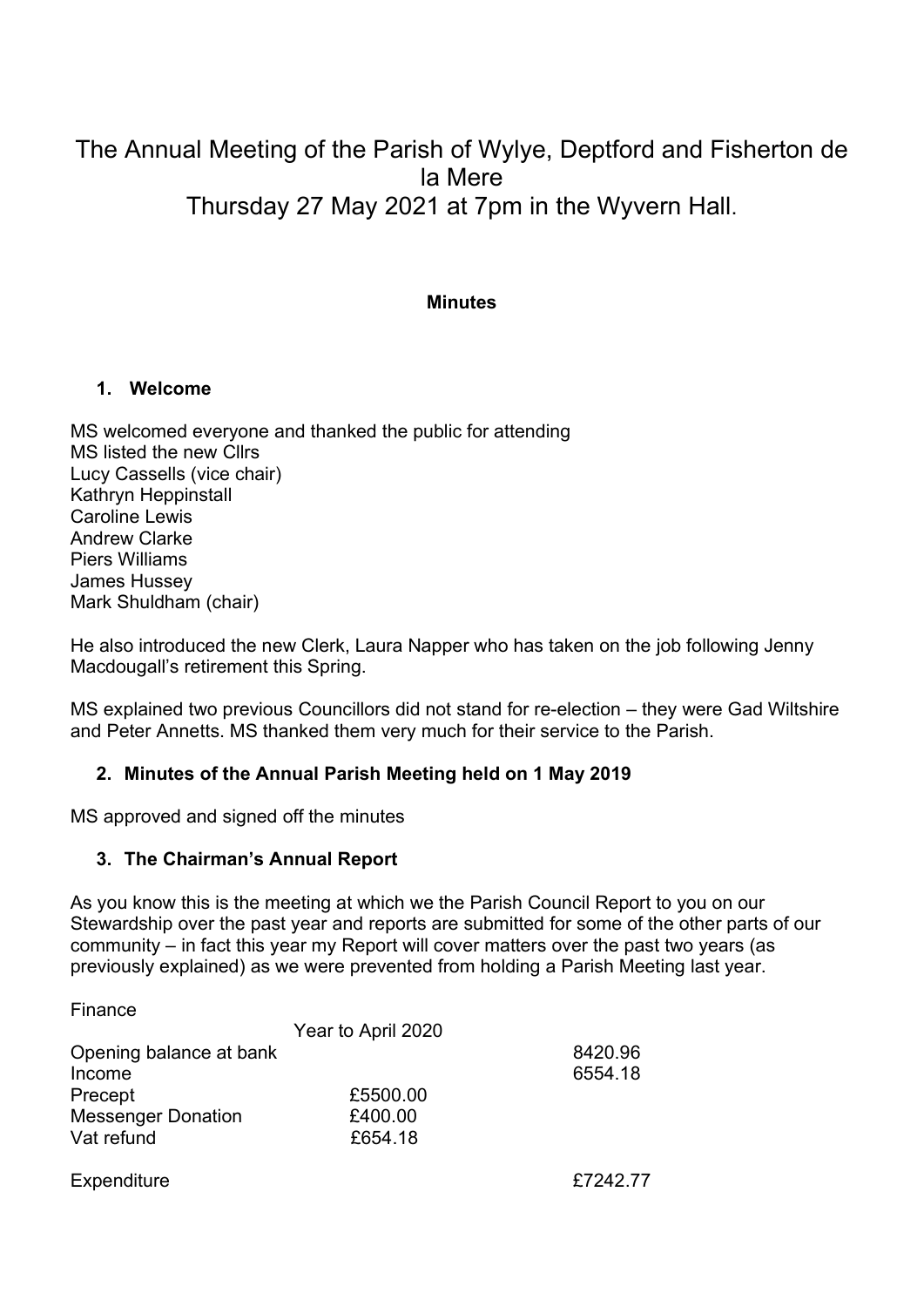|                         | Year to April 2021 |          |
|-------------------------|--------------------|----------|
| Opening Balance at Bank |                    | £7732.37 |
| Income                  |                    | £8317.62 |
| Precept                 | £8000.00 *         |          |
| Wilts Co CIL            | £317.62            |          |
|                         |                    |          |

Expenditure **Expenditure Expenditure Expenditure E5359.99** 

Closing Balance **E10690.00** 

\*Your Council decided that the precept should be increased to cover the costs of the traffic control measures installed and due to be installed – kerbway, speed surveys, and

all the signage for a new 20 mph limit. There have been no dramatic or particularly controversial Planning Applications; a small

number of Applications for extensions and a regular flow of Applications for tree felling or pruning which are required because much of the Parish is in a Conservation Area.

The major items with which we have been dealing and continue to do so are:

- 1. Sewage
- 2. Road repairs and visibility at junctions
- 3. Speed control/reduced limits
- 4. Footpaths
- 5. Playground.
- 1. Sewage You are probably all aware of the history of defective pipes leading out of the village such that they fill up with groundwater in times of persistent high rainfall. This reduces their capacity for the sewage, which has over the past few years overflowed into the street – chiefly at the lower end of Church Street. Wessex Water have promised for several years an investment programme to seal the pipes properly but as yet no date has been confirmed. Last year they tankered sewage out of the pipes. This year they pumped it out further down and thence into a ditch which leads into the Wylye. We have been demanding action over this whole matter for 2-3 years and I must thank Piers Williams for his persistence in this matter. After contacting our MP recently the pumping into the ditch ceased, part of the problem is that the Environment Agency which is the enforcement agency for water quality has had its funds from central Govt cut and they have reached an accommodation with the Water Companies over such issues. There is an on-line petition doing the rounds demanding that Central Govt fund the EA properly. I believe that it is worth signing. In the meantime we continue to apply pressure on Wessex Water.
- 2. Road repairs/visibility (i) minor potholing is undertaken by our Parish Steward and he is steadily dealing with all that we point out to him.

(ii)The state of the road through Townsend is unresolved – Highways answer that the holes/ruts are not deep enough to trigger action The exception was when a resident tripped on a raised drainage trap and fell, injuring herself quite badly; they mended that section within 48 hours (from memory)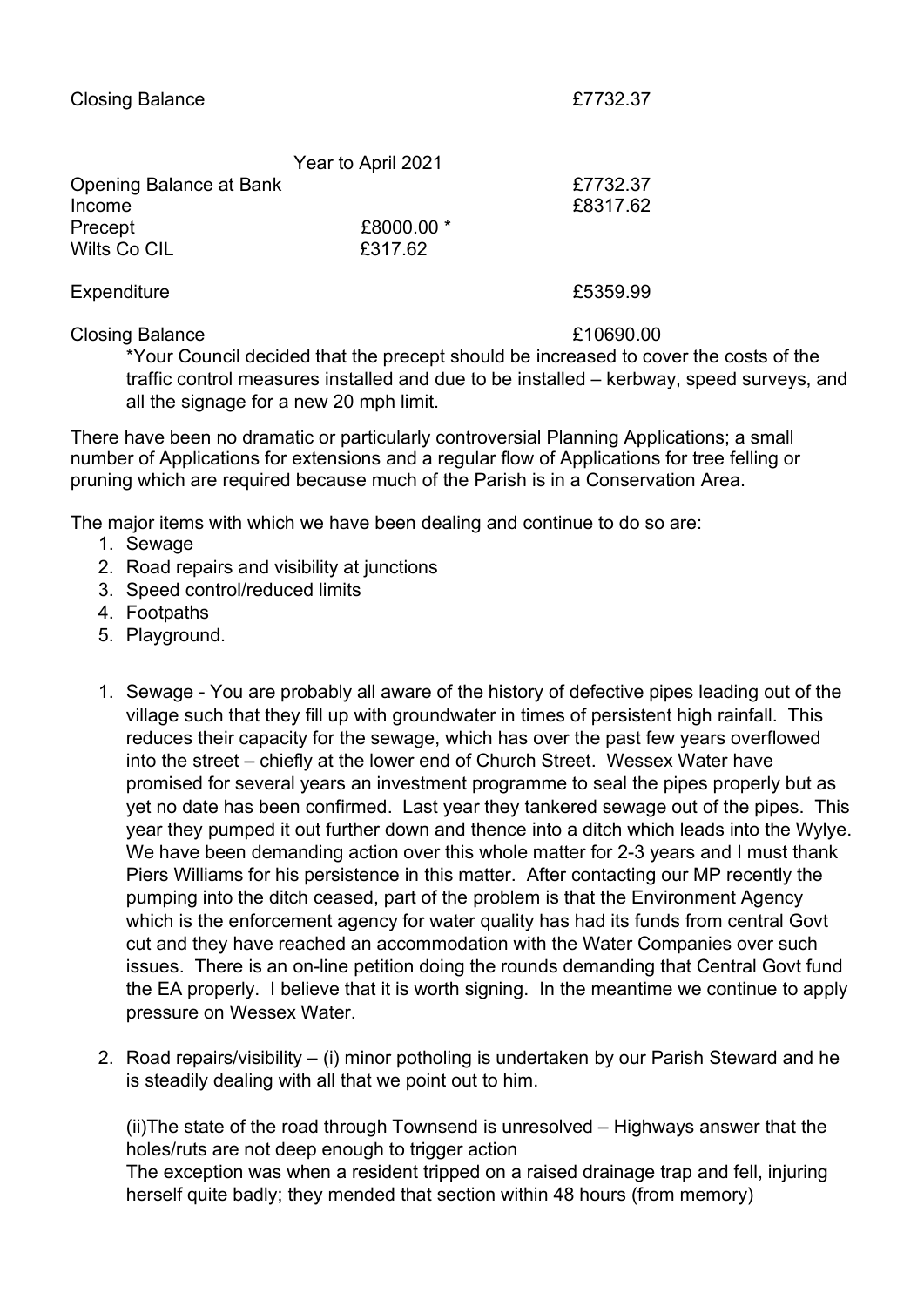(iii) the road in Fisherton was scheduled to be resurfaced in this month but has now been deferred, probably until the Autumn;

(iv) Visibility at the north exit of the village has at last been greatly improved although further work is really needed

(v) The junction of the slip road off the A36 is still unsatisfactory and I reckon that a serious crash has only been avoided because a lot of local drivers are aware of its deficiencies. All our requests to change the signing and speed limit have been refused, but we continue to try. We shall also consider the question of the vegetation on the embankment and its effect on the visibility for joining traffic.

(vi) the safety of pedestrians and traffic speed in the village. This is an issue which has taken time and money to improve. It started with a petition signed by about 50 residents some 2-3 years ago; hand-held speed checks were then undertaken. Several meetings followed with Highway Engineers in the village and with Wilts Council Cttees and these first of all produced the pedestrian markings. Subsequent speed surveys and lobbying have won agreement to reduce the limit to 20 mph. After one objection, it has now been confirmed that the new limit signs will be installed. This has cost a considerable sum of money - funded by an increase in the precept but we considered it a good investment for the safety of residents.

(vii) Footpaths – we are fortunate here compared to other villages in the valley in that we have relatively light pressure on the footpaths out of the village and relatively little problem with dog fouling. However the lockdown has certainly increased their use. One positive issue has arisen; we have been prompted to try to persuade the highways (footpaths) dept to change the gates on the path to Fisherton and thus make it buggy and wheelchair friendly. We have only recently taken up this matter and we are awaiting a response from the Footpaths Dept of Wilts Co.

(viii) Playground This is checked regularly by your Parish Council and is kept cut by contract – Mr Moss. The equipment is checked annually by Wickstead – a sort of H & S OFSTED for playground equipment, as a result we have spent approx £2000 in upgrading/repairing some of the play equipment over the past 2 years. I should also like to thank Rodney Carpenter for his work on benches – both for a new one and also for renovating an old one at very little cost to the community purse. I thank him for his generosity.

That accounts briefly for our work over the past 2 years.

I would like to close our Report by recording thanks on your behalf to Jenny MacDougall. She served the Parish Council as Clerk for 17years. Her commitment was unstinting and never flagged despite the present Chairman's inefficiency. That concludes the Parish Council's Report …

The Chairman closed the meeting by saying, I am conscious that the Parish Council is only one cog in the successful working of the Parish and its community and I would therefore like to take this opportunity to thank on your behalf all those individuals (unnamed) and organisations that have kept things running and have looked after those in the Parish over the past 18 months. The following list is I am sure not complete and if I have missed anyone or any particular effort, I apologise, but they are thanked if not named.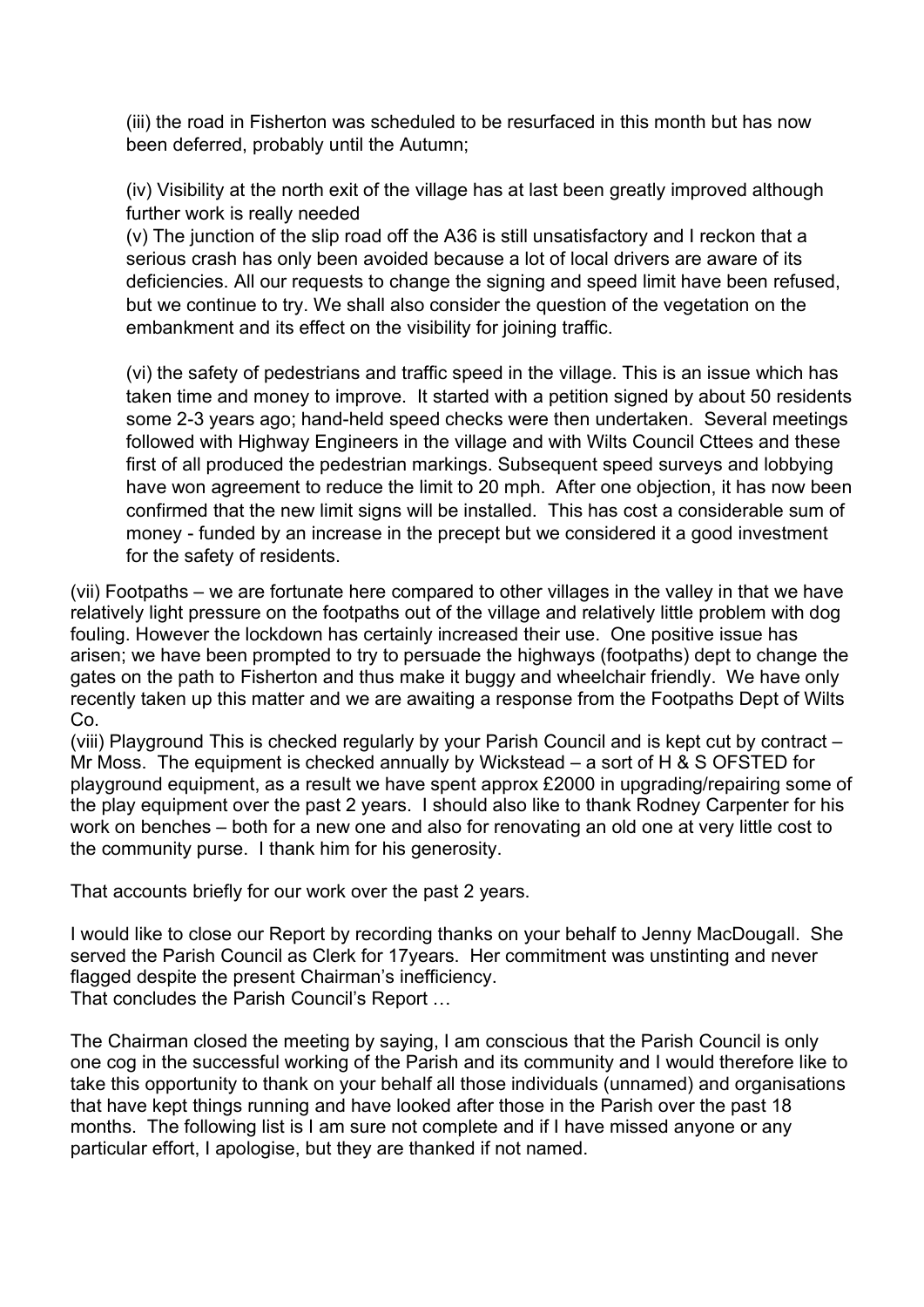The pub – which as you know took on the business and were then immediately locked down. Amazingly kept going with excellent and inventive service - we hope that they are past the worst

The Shop and PO of course and a very well deserved award received by Chris and his staff Litter Pickers

Tom Cox for running The Neighbourhood Watch and general village communication network Shoppers – all those who have been shopping for isolated households Unofficial Taxi service

All those involved in running and using the Wyvern Hall and making it available

Members of the PCC who help not only in the Church but in the wider community.

# 4. Report from The Wyvern Hall Committee – Lucy Cassels

Unfortunately we have had no bookings for over year but karate club is starting on Monday 21st June and we hope to welcome back our other hirers in September.

During the year we have continued to hold zoom meetings and have nearly completed our decorating with a new floor in the kitchen and back hall installed last month. The night storage heaters are due to be replaced later this year.

We are organising a village party on July 4th outside, together with the pub and hope that everyone will come and celebrate a much overdue get together.

On Wednesday 9th June at the AGM in the hall Jane Fishwick and Richard Newell will stand down as Chairman and Treasurer and no longer be on the committee. Lucy Cassels will stand down as secretary but stay on the committee as a representative of the Parish Council. The remaining committee hope to elect the offices at the AGM.

Question - How were the repairs funded at the Village Hall? Answer - The hall received a £10k Wiltshire Council Grant

# 5. Report from PCC – Non attendance (written update)

St Mary's Wylye is part of the Middle Wylye Parish  $\sim$  along with Stockton, Steeple and Little Langford.

2020 was dominated by Covid-19 and the various restrictions and lockdowns. The PCC passed a series of resolutions closing our churches during the lockdowns. The Rector distributed weekly worship and prayer materials by email to support Sunday worship. Zoom Sunday Morning Worship and Sunday Evening Prayer was developed from March 2020. When open, the churches, including St Mary's, continue to explore the seasonal beauty of BCP Matins and Common Worship Holy Communion.

The Church Ministry Team has met formally twice before moving to on-line discussions. Currently two Faculty Applications are currently being processed. One for the repair of the Tower Clock has passed the first stage and is should receive final approval this month. The application to replace the organ and re-organise the Vestry has proved difficult but continues to be discussed in a positive way. Discussions are also in hand with Salisbury Cathedral Stonemasons for the repair of items raised under the last Quinquennial Inspection. During the shutdown the opportunity was taken to update the Churchyard records. Plans of the churchyard are now computerised and show the location of all graves. Using archive material, the names of all but 6 memorials were noted. The use of archives enabled the names of several memorials to be identified despite the inscriptions having weathered beyond legibility. The oldest grave is dated 1686. There are 470 identifiable graves and memorials.